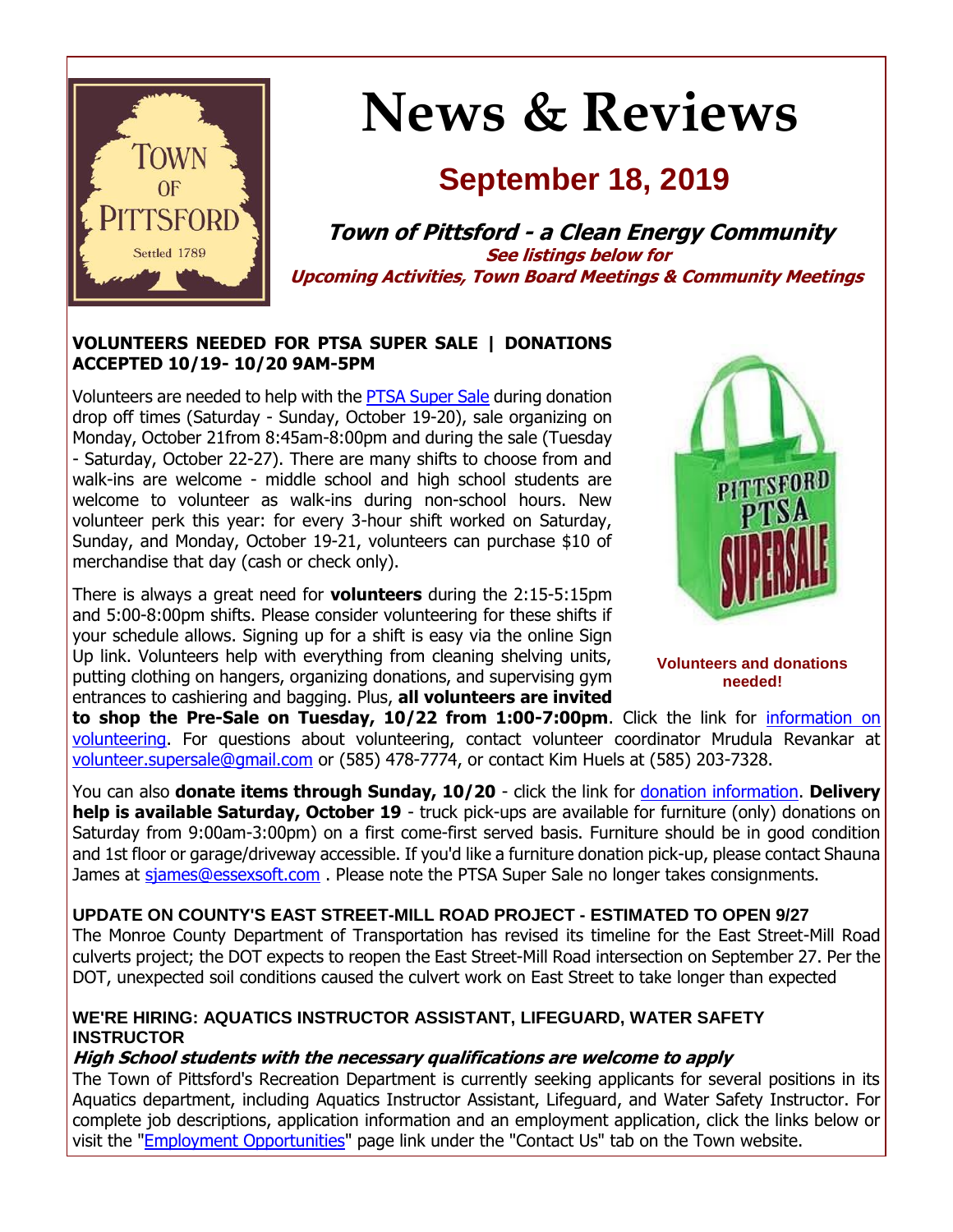[Aquatics Instructor Assistant](http://r20.rs6.net/tn.jsp?f=001qYPjmePJ4JUjpx6nQ07DwJWtmMHxWfkBoZMbKhw3XSWeMtXK3HQp4ViVASzf6CplafJwhwMWeDtKH15XSPlRUOSmpfyzm3-pBw25QCsleGDkx0lg1SdzKce8qkECDDSa7MPSXU1Nxi97eL66_IeBwOaybEG5bfP6U5X8tQTjaxDUSc1SkKLEcLiMCqx2Fr1EqOY0qvhW1Oh2mpsrmvo31InTsGyAn3mYFZ7hEDL-IN051yf-TwllkJVARYfvn1kXHA9XWMzKmJThRHQRClzEj98nNk-7jYgIPX9591AQdxwF9QN6rE1K90ev_CShIft4PGRDMKxQ_lFNbrMBHQLDi6ogF4Dt3r_38WzzhZzwPn6E981JoViN_LO1It4cUIbBTIOw_31WXtb17GFRcQ443CM6SFBivyVX&c=hpxgpA4bGFb3MTI3fc6bwbap1nEQ7kFGx_Q2d7XK8cR__UKy0k-SXQ==&ch=_Poga2dWBj7ENnD188EqsrDamXqQ7ZTfCOzzrGpBuSYe_s1bT1lVsA==) - distributes and collects equipment, keeps attendance records, assists with maintenance and upkeep of pool deck and surrounding areas, assists with participants and swim classes.

[Lifeguard](http://r20.rs6.net/tn.jsp?f=001qYPjmePJ4JUjpx6nQ07DwJWtmMHxWfkBoZMbKhw3XSWeMtXK3HQp4ViVASzf6CplO1kSBepwwMfPn0HfOKtYvo45X-wcFwkYb6nrHxfECevkTSsrVgksk9b-JXFVdXvPQ24-xlvglBqG5G_MqbAU_XcvbSlDtBl2PI4pVGqSP2I9V6zJp2-J5MnQMX2Gdb8lfPXgM5PxhsInbZNFpOgY7a3Gv0prUzDMmn7KnG8TDkJ7j2Sqpy-KyHXUvUxqdPFQ8zcCi_fFuD32UCVwV2W28oSPgrtnwUZx6ka1XSBHHvGaXvDxag3S7WbeS_S89XPi-ONmedvrnwaiKnFcXHtOIvPtTg3F4oxek_BTYHwS2iCA_9ch6JfhR8qlIH7nU0M-h6iasx3IZ_huxs2cBKkcIw==&c=hpxgpA4bGFb3MTI3fc6bwbap1nEQ7kFGx_Q2d7XK8cR__UKy0k-SXQ==&ch=_Poga2dWBj7ENnD188EqsrDamXqQ7ZTfCOzzrGpBuSYe_s1bT1lVsA==) - patrols public pool deck and swimming area to ensure the safety and welfare of all patrons. Enforces facility rules, keeps daily records, recognizes and responds quickly to emergencies. Lifeguards must be administers of first aid and resuscitation techniques when necessary.

[Water Safety Instructor](http://r20.rs6.net/tn.jsp?f=001qYPjmePJ4JUjpx6nQ07DwJWtmMHxWfkBoZMbKhw3XSWeMtXK3HQp4ViVASzf6CplVbZ0KYTp-tntbzq9qNbvzW7YR42nQaeF6Xu-uvQgOxY9K6vGD0ywf8e1IX33wFSZCZE_seW_c55WIV_e8zfgIrSJLdpuBsSSHo3mwE7Wf9CruNQT-mvNaEsSY4CDkdwjDR0I1Xg54HpyaEnNVdkL4OSZNPzGSyCRa0FNoNZksTzfhgJamRGmv8P_sgQUcP2k9uktwOkwopup7awwaI75VpNmSVK1tMLE01kqGFQPLqaoCjBBxbqa1vCaXolNZJQC7tdjPiM7yEn54BJQ9b_zPn3tiZ_ZiiOTkEbLz8sY4jMNJuFC_i8_6afKRwz5WT9DhWqiATV0K33PVwCvfbe0Tg==&c=hpxgpA4bGFb3MTI3fc6bwbap1nEQ7kFGx_Q2d7XK8cR__UKy0k-SXQ==&ch=_Poga2dWBj7ENnD188EqsrDamXqQ7ZTfCOzzrGpBuSYe_s1bT1lVsA==) - instructs aquatic classes and lessons in basic swim techniques, advanced swimming techniques and water safety; assesses participants' swim abilities and makes class placement recommendations. Develops lesson plans, explains and enforces swimming programs and pool policies/regulation/rules. Responsible for general supervision of Aquatics Instructor Assistants and patrons.

These are part-time positions with the Town of Pittsford Recreation Department. For more information, click the links above or contact Sydney at (585) 248-6283 or email [smooney@townofpittsford.org.](mailto:SMooney@townofpittsford.org?subject=Aquatics%20Department%20positions%20available) Adults and high school students with the appropriate skills and experience (see job listings) are encouraged to apply.

#### **"PRESERVATION IN TODAY'S WORLD" AT THE LIBRARY THIS MONDAY**

Learn about "Preservation in Today's World" this Monday, September 23 at the Pittsford Community Library - a program co-sponsored by [Historic Pittsford](http://r20.rs6.net/tn.jsp?f=001qYPjmePJ4JUjpx6nQ07DwJWtmMHxWfkBoZMbKhw3XSWeMtXK3HQp4VX2cPmywOAlMEI5I_LN8PaSXZb6BeTvpbKiO96yYZMHDAqI2oeDKLF3wO1f-pGj9I7iQdVBQMeUtmRD-4U1I1DTSb994wYx8kG1kfQ_nqXsaRZ_PvghzI3Pt5vtPDVmXWR6ERJbUDRfp88GPtQP8QDpdfeANDCgPla0FySGmXtLc_CQfccvIk8QTYVK5pCtX3JXsIOp3UVoDUu15AUXJLrYxfYwDyvws8-nTdhIKX01QiJh80sxQYE=&c=hpxgpA4bGFb3MTI3fc6bwbap1nEQ7kFGx_Q2d7XK8cR__UKy0k-SXQ==&ch=_Poga2dWBj7ENnD188EqsrDamXqQ7ZTfCOzzrGpBuSYe_s1bT1lVsA==) that proves historic preservation relates to the future as much as it relates to the past. Participants will learn the basics of historic preservation as well as the challenges and impacts of preservation in today's world. The program is presented by Wayne Goodman, executive director of the Landmark Society of Western New York, one of the nation's oldest and most active preservation organizations. The program will be held from 7:00 - 8:30pm in the Fisher Meeting Room.

And be sure to **stop by the Library tonight (Wednesday, September 18) to meet Gary Craig**, author of Seven Million: A Cop, a Priest, a Soldier for the IRA, and the Still-Unsolved Rochester Brink's Heist. Learn some new information and ask questions about the case. The program will be held in the Fisher Meeting Room from 7:00 - 8:30pm.

Both programs are free and open to the public; no registration required. The Pittsford Community Library is located at 24 State Street. For information about other upcoming Library programs, visit the Library's online [program calendar](http://r20.rs6.net/tn.jsp?f=001qYPjmePJ4JUjpx6nQ07DwJWtmMHxWfkBoZMbKhw3XSWeMtXK3HQp4aj-U90K48DR3aJz0C_87kebVw2JbDnX53ez_MMZNrKKM7oHYlzA8KvcpnomitaVfxjmXKjJsL3PnZXrlJWhPhw_K2bTxoZ_PbBpdDGfEDlsTsng4doFIyJKMAgaShugzj8661Kr7JtY4PX_CDuODPrUE3Fr-qXmAvBLaTGAXjkOxH-wSmc_yAIzgFE3oH_pPYcXkm2_XnAIO6I9_1Rd-tRyx4ztj3CIDY-CRfkISCNrX-KTQ9uQ0evT8-RQIu99C6Xnt6aWrzdGMCnU4DP6iX2EwR8VbFOJaIcBM1zjYSveKhF57P61QtrtT6JshvOPnuf_6tshVmd8FL78xQf1dCzi328-hhbY-XgZdo-YrvCn&c=hpxgpA4bGFb3MTI3fc6bwbap1nEQ7kFGx_Q2d7XK8cR__UKy0k-SXQ==&ch=_Poga2dWBj7ENnD188EqsrDamXqQ7ZTfCOzzrGpBuSYe_s1bT1lVsA==) or call 249-5481.

#### **SENIORS LUNCH WITH WHAM NEWS ANCHOR GINNY RYAN THIS TUESDAY, SEPTEMBER 24**

Seniors, join us in the VanHuysen Community Room at the Spiegel Pittsford Community Center this Tuesday, September 24 at 12noon for lunch with one of Rochester's most distinguished journalists, 13WHAM News anchor Ginny Ryan. A National Women's Hall of Fame 2019 "Keeper of the Flame" award recipient and 2018 New York State Broadcasters' Hall of Fame inductee, Ginny will discuss her experiences and career. Lunch includes curried tomato bisque soup, grilled cheese roll-ups, and pumpkin spice bars for dessert. Cost is \$6.00 per person; advance registration and payment is required. To register or for more information, stop by the Pittsford Seniors office in the Community Center or call 248-6235.

The Town of Pittsford's Spiegel Community Center is located at 35 Lincoln Avenue. [To learn more about all](http://r20.rs6.net/tn.jsp?f=001qYPjmePJ4JUjpx6nQ07DwJWtmMHxWfkBoZMbKhw3XSWeMtXK3HQp4TPFyqO7fvO0OS6l3j6EKg6yfjkwBKt5nWp9-VTNxo4EFQrWccZha2mldonBsnxR5x7nxYWc1EsYPPgtviPepnTe2YPsXscD-vFuXRWF1nTekWGb9YsNJ1kTZd1MPbOVrLonuVQywKED6zBYcbOrnDDjGYWgnqt7tVWdFYNE2Rcyiwdgvs62rW66Xnv6_23l8sC_BGy8_9a8AVv-AYLclmY6PXlegfg4laJ1a2opI07JeKWcwYZK9-lOmE_gjb9NcLWTqggmAmoP&c=hpxgpA4bGFb3MTI3fc6bwbap1nEQ7kFGx_Q2d7XK8cR__UKy0k-SXQ==&ch=_Poga2dWBj7ENnD188EqsrDamXqQ7ZTfCOzzrGpBuSYe_s1bT1lVsA==)  [of our wonderful programs for seniors visit our Seniors web page](http://r20.rs6.net/tn.jsp?f=001qYPjmePJ4JUjpx6nQ07DwJWtmMHxWfkBoZMbKhw3XSWeMtXK3HQp4TPFyqO7fvO0OS6l3j6EKg6yfjkwBKt5nWp9-VTNxo4EFQrWccZha2mldonBsnxR5x7nxYWc1EsYPPgtviPepnTe2YPsXscD-vFuXRWF1nTekWGb9YsNJ1kTZd1MPbOVrLonuVQywKED6zBYcbOrnDDjGYWgnqt7tVWdFYNE2Rcyiwdgvs62rW66Xnv6_23l8sC_BGy8_9a8AVv-AYLclmY6PXlegfg4laJ1a2opI07JeKWcwYZK9-lOmE_gjb9NcLWTqggmAmoP&c=hpxgpA4bGFb3MTI3fc6bwbap1nEQ7kFGx_Q2d7XK8cR__UKy0k-SXQ==&ch=_Poga2dWBj7ENnD188EqsrDamXqQ7ZTfCOzzrGpBuSYe_s1bT1lVsA==) or call the Senior Center at 248-6235.

#### **PITTSFORD FOOD CUPBOARD RIBBON-CUTTING CELEBRATION IS THIS MONDAY, 9/23**

The Pittsford Food Cupboard will celebrate its new location with a grand opening ribbon-cutting ceremony this Monday, September 23 from 6:00 - 8:00pm; members of the public are invited to attend. The new space, at 3800 Monroe Avenue, Door 26, is 50% larger, directly on a bus line, handicapped accessible and climate controlled. The Food Cupboard hours and the phone number (264-9860) remain the same. For complete information visit their website at [www.pittsfordfoodcupboard.net.](http://r20.rs6.net/tn.jsp?f=001qYPjmePJ4JUjpx6nQ07DwJWtmMHxWfkBoZMbKhw3XSWeMtXK3HQp4XzE-Z8eWYkR6CUNUBG5We6hJoGJkGxOG9pFuUPzEz-L3pTMsC_8nry30daocjEoUGg3h6ANK5omnhQnhOxbyCuMuuG6ugWsjigZsw2ATNLgU9pAANqsfxyrDq_hEK9jCikyy8vmW9WYR_ODTTWzc7RmUE6xukt2ozWCw_-QYKVAR1tkVFqvEZR2m_iXdjQBb2Tfv4Ef8mreMfWuYqJIpWxO-bEzczxfNlmMmmVCGMTkobZBNUrwq4UqRsEp71OSqw==&c=hpxgpA4bGFb3MTI3fc6bwbap1nEQ7kFGx_Q2d7XK8cR__UKy0k-SXQ==&ch=_Poga2dWBj7ENnD188EqsrDamXqQ7ZTfCOzzrGpBuSYe_s1bT1lVsA==)

#### **PITTSFORD FIRE DEPARTMENT OPEN HOUSE IS SEPTEMBER 28**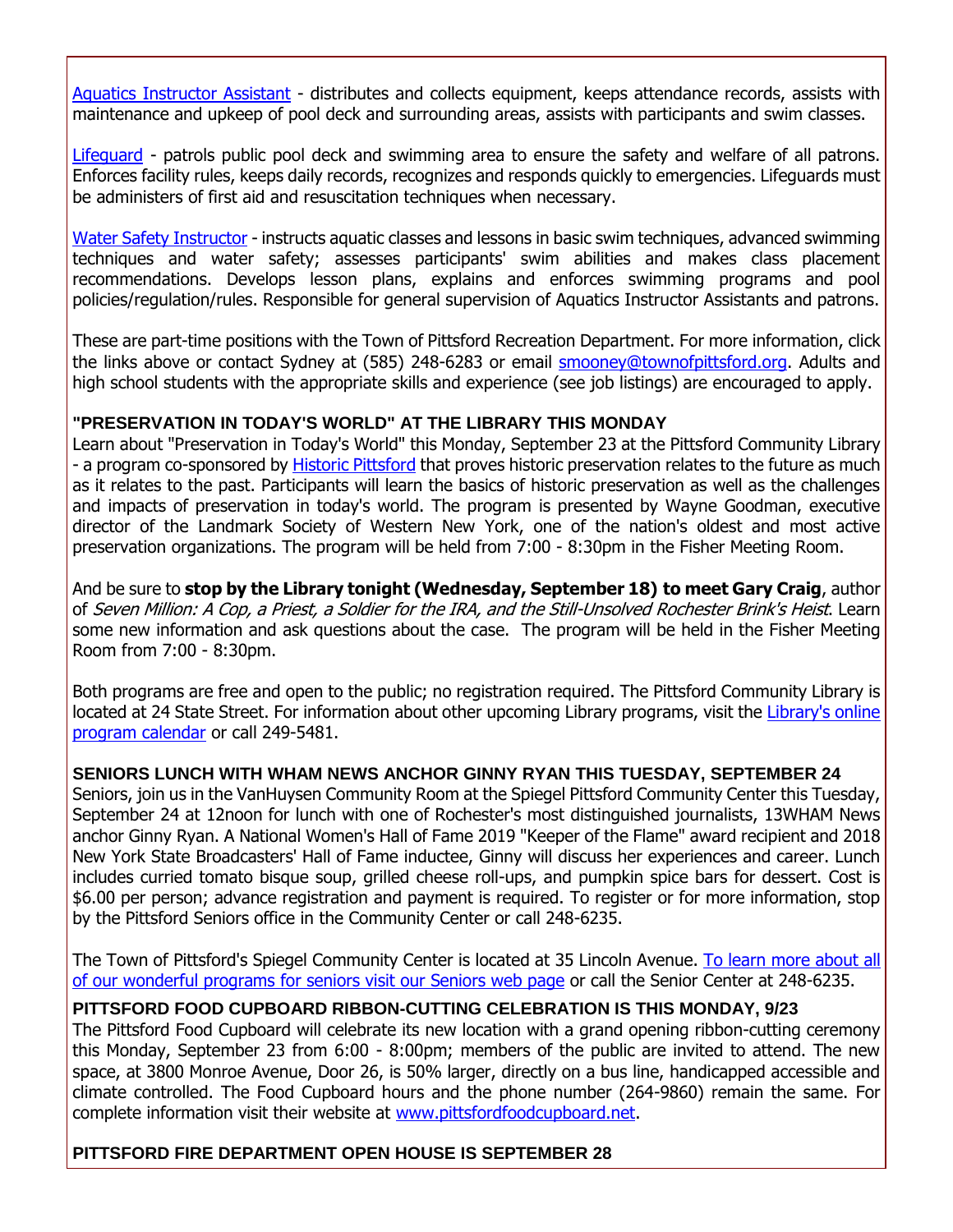Join members of the Pittsford Volunteer Fire Department for a Community Open House on Saturday, September 28 from 10:00am - 2:00pm at Fire Station #1, 8 Monroe Avenue. Visitors can take an up-close look at the firetrucks and kids can dress up like a firefighter, spray water, and enjoy a Dalmatian bounce house! Firefighters will be available to answer safety-related questions. The event is free and open to the public - stop by, have some cider and donut holes, and meet the folks willing to risk their lives to keep you and your property safe!

#### **PITTSFORD CHAMBER FAIRY GODMOTHER'S FASHION SHOW IS SEPTEMBER 29 Event helps provide prom dresses to financially challenged high school girls**

[Pittsford Chamber of Commerce](http://r20.rs6.net/tn.jsp?f=001qYPjmePJ4JUjpx6nQ07DwJWtmMHxWfkBoZMbKhw3XSWeMtXK3HQp4ViVASzf6CplTgnI0WejfwjgEABHMThFS-OOyL-m0-KBD9J5y4NoNDt14CdNWAaGvDcV44JavMGZ4RnEMp3DoyJKiks58Z8B3wA_R7fRi5OBo3Acbmc4zNWc-ogq2Ft4K7nwjOoWBNiTBz162OVWp_HnAGyjJiIoTE_b05L1vDUoeOXVB3IalzAY-0gwbtRsSv70l-j_Nt-_v1CDabWVa9-d_CT4U1jx_89jsEG98DVhpGmFAEXZ8A4=&c=hpxgpA4bGFb3MTI3fc6bwbap1nEQ7kFGx_Q2d7XK8cR__UKy0k-SXQ==&ch=_Poga2dWBj7ENnD188EqsrDamXqQ7ZTfCOzzrGpBuSYe_s1bT1lVsA==) 2nd Annual Fashion Show to benefit [Fairy Godmothers of Greater Rochester](http://r20.rs6.net/tn.jsp?f=001qYPjmePJ4JUjpx6nQ07DwJWtmMHxWfkBoZMbKhw3XSWeMtXK3HQp4ViVASzf6Cpleso-ThOXPsajum0V6fCXIwwO6P70Phlx8AHjY8ghUNLzJi9MRBM_sAY4pTM6NrmG3fa4Fk33kBK_OZncDq6w2HXfbNuEGHZnt7WsYEJZgXF4q9kLYCRa00jf32TXaOTo2RGrCuW0mUCY_DWcQF2vYV78oG_6q7hdHTefaAJnMPReO8nS_AXD0Wbm21by0hUkO1OMxzCu2Ogl1p-umA4NYO4MMwUljR3t-c7O3TdW504hOcpNQLBIpg==&c=hpxgpA4bGFb3MTI3fc6bwbap1nEQ7kFGx_Q2d7XK8cR__UKy0k-SXQ==&ch=_Poga2dWBj7ENnD188EqsrDamXqQ7ZTfCOzzrGpBuSYe_s1bT1lVsA==) is Sunday, September 29 from 1:00 - 3:00pm at Native Eatery and Bar, 180 South Clinton Avenue. The Fairy Godmothers of Greater Rochester provides evening dresses and accessories to financially challenged high school girls so they may attend their prom. The program focuses on building self-esteem and confidence and providing positive role models. Every young lady works with a personal shopper and is treated to a "Cinderella"-like experience at the organization's annual Prom Dress Fair.

Held at one of Rochester's finest restaurants, the event features fashions and jewelry from Pittsford retailers. Admission to the event includes appetizers and desserts. Tickets are \$42 in advance or \$45 at the door and can be purchased at: [www.Eventbrite.com](http://r20.rs6.net/tn.jsp?f=001qYPjmePJ4JUjpx6nQ07DwJWtmMHxWfkBoZMbKhw3XSWeMtXK3HQp4ViVASzf6CplQWdrfQ7dJSWDwPGdgYzKHg3KBLC-ZMa2l773S3JwrFBxFsbKuhG74NKsEfi4GrsBotdLbK5q5iHK0mx-RjHYPETQT0L5UKFvmLJBJC-XeVFhip7VzSA2BVRnYhIFyco9p3qimCoYkhbItvluzrcDWPIer3HYE38hQFxDVzZukPhmrk2E__xoIkPPaiVtwWIe6zBlP9Mm4cddJx34jlo_wldOOygzmdftulD7CD4lI1EeDkN8fYgfcSXPGEt6hluBDrwmrLFgZDEPHjWUnG3jK2Qh1SSHLOwMRiCqh7UP6Mx_CCyreLP9sntxxlGmh0bi8Tkx8IT_Mu9XrQaPHHhS0lpa1wRxWw1sE_2VbyHBeP2PvrgvGahvWe17YsP87Lg7tWqS6woAIEUJzyPgq4TlPA==&c=hpxgpA4bGFb3MTI3fc6bwbap1nEQ7kFGx_Q2d7XK8cR__UKy0k-SXQ==&ch=_Poga2dWBj7ENnD188EqsrDamXqQ7ZTfCOzzrGpBuSYe_s1bT1lVsA==) or at [www.pittsfordchamber.org.](http://r20.rs6.net/tn.jsp?f=001qYPjmePJ4JUjpx6nQ07DwJWtmMHxWfkBoZMbKhw3XSWeMtXK3HQp4Ucd4wu-RjVYxyLx9iSEGVMYIsZ245tm-SrxiQwsqrKOUBRHjEMFPeeKRO-62THlFkEQuV9wQ5zcvjgHO-S4DWMy9XdcXX0_SZgN-QQn5dAlMwVaZ7gIiJS0mMNFAy7QmTjv8k0ZKC9paAeRY9SXVvo4QgmIVQqPGrn41seBpRfN1eKx-nU_jaKuKPGPNy-XEcp_mcu2OIZ-y95ueVzGmzgB6LX4TOuv_hxGRAOz8G9EOtpFrCdXACI=&c=hpxgpA4bGFb3MTI3fc6bwbap1nEQ7kFGx_Q2d7XK8cR__UKy0k-SXQ==&ch=_Poga2dWBj7ENnD188EqsrDamXqQ7ZTfCOzzrGpBuSYe_s1bT1lVsA==) For more information, contact the Pittsford Chamber of Commerce at (585) 902-2297.

#### **HISTORIC PITTSFORD ARCHITECTURAL SCAVENGER HUNT UNDERWAY - DUE 10/1**

Do you enjoy being a sleuth? Pick up an Architecture Scavenger Hunt poster at the Pittsford Community Library (24 State Street), Historic Pittsford's Little House (18 Monroe Avenue) or download it from Historic [Pittsford's website](http://r20.rs6.net/tn.jsp?f=001qYPjmePJ4JUjpx6nQ07DwJWtmMHxWfkBoZMbKhw3XSWeMtXK3HQp4VBrp6a7smLtshe7M7Vnw7d5UaY1uOxjgJHJ6eeGGL4YM9HKrpzpUsbh7KZTV6w506wa-rSg3uoGuupB7DkiuxRtM-DSQc6bifNnhjuVBfxSsRSrZ15Ejo3ei7cvXmCo-OaDNx4MrH4syf_x3qNk6QUFBxcagCihxWEjvesVUPjf2HAGkGXSy0ROfrETQRjfcXprWElIMdMQB88sSDHU0eqaChVzHR9y9mduRZfHPOZoMkFGC7UpguB0HBO9QR0nQ4YvLrazPbybR3kU2RXRg05WgmXNCsBhCg==&c=hpxgpA4bGFb3MTI3fc6bwbap1nEQ7kFGx_Q2d7XK8cR__UKy0k-SXQ==&ch=_Poga2dWBj7ENnD188EqsrDamXqQ7ZTfCOzzrGpBuSYe_s1bT1lVsA==) at [www.historicpittsford.com.](http://www.historicpittsford.com/) Walk Pittsford Village and see if you can identify the addresses of the structures shown on the scavenger hunt poster. Once you record all the addresses, return the poster with your answers by October 1 to Historic Pittsford's Little House or to the Library at the Information Desk. The winner(s) will receive a one-year membership to Historic Pittsford! The winners will be announced at an October 6 presentation by Pittsford Town and Village Historian Audrey Johnson - she'll discuss all the structures on the poster. The presentation will be at 2:00pm in the Fisher Meeting Room.

A hint to get you started - the answers can all be found on or around buildings within a two-block area! This program for all ages is sponsored by Historic Pittsford. No registration required - just get started sleuthing and have fun!

#### **SCHOOL TAXES DUE IN FULL BY TUESDAY, 10/1 | EXTENDED OFFICE HOURS OFFERED**

Payment in full of school taxes for Town of Pittsford residents is due by Tuesday, October 1. To assist taxpayers, the Pittsford Town Clerk will extend office hours, for tax payments only, from 8:00am to 6:00pm on Tuesday, October 1. For residents paying their bills at Town Hall that day, 10 minute parking will be available in the parking lot behind the building. Full payments also may be made online through October 1 via a link from the Town's website to the Monroe County website, using Visa and MasterCard only; there will be a 3% fee to use this online payment service. To pay online, click [HERE.](http://r20.rs6.net/tn.jsp?f=001qYPjmePJ4JUjpx6nQ07DwJWtmMHxWfkBoZMbKhw3XSWeMtXK3HQp4e4rDkGjpUkyCWOAS1qxyqRMlGmtaIoZLfZWSw7FpNZRVBccl5F1h2pj1kd1BkZUMckoA8596_LM9jtFpMlknczUPc1g3BCDroLV-zP7xVCILkcGAt_ZorzNhRlkIXucvh_LIyidATsglAxXNJk28oa1jiUVkDVTtC5LCZ930qRgfAT00YJpU825ZP_YPISUgZqBFMqSPdEti3khDDHQDk-fE2hbIJD0G2r8EvBRjfHmomRvztcXfReqw32eNH5q8ZRYBaseqEem&c=hpxgpA4bGFb3MTI3fc6bwbap1nEQ7kFGx_Q2d7XK8cR__UKy0k-SXQ==&ch=_Poga2dWBj7ENnD188EqsrDamXqQ7ZTfCOzzrGpBuSYe_s1bT1lVsA==)

Please Note: Second and third installment payments cannot be accepted at Town Hall. Second and third installments will only be accepted at the Monroe County Office of the Treasury (39 West Main Street, Monroe County Office Building) and made payable to: Monroe County Treasurer; they are not payable at Town Hall. Taxes may also be paid in full at Canandaigua National Bank, 18 State Street, through Tuesday, October 1.

#### **REMINDERS**

### **ASL INTERPRETER AT TOWN BOARD MEETINGS**

The Town of Pittsford provides an American Sign Language interpreter at every meeting of the Pittsford Town Board, to interpret for those who need this service.